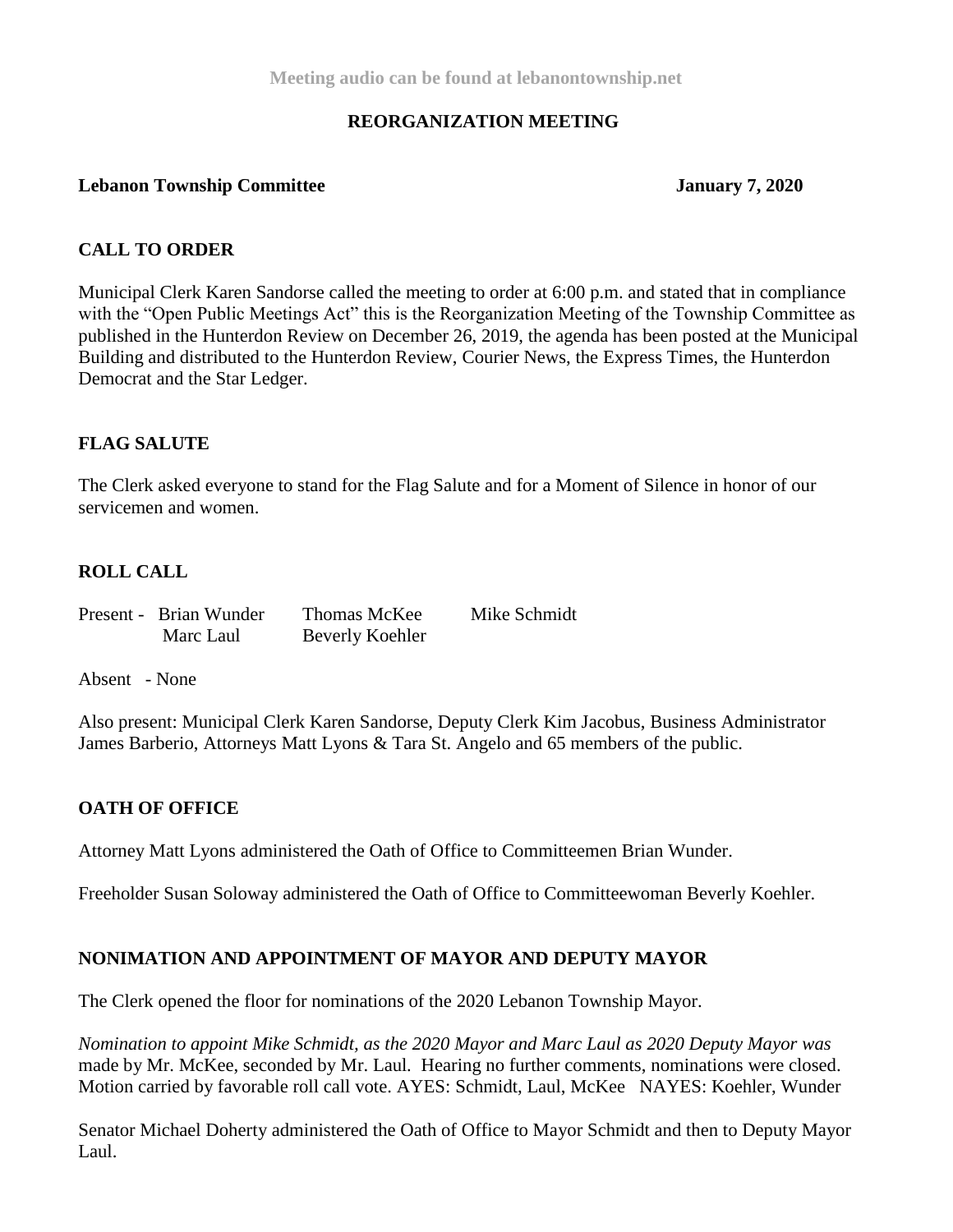LTCM 01/07/2020 Page 2 of 19

Mayor Schmidt made a statement regarding our new police chief.

# **OATH OF OFFICE – POLICE CHIEF**

Mayor Schmidt made a few comments regarding the retirement of Chief Jack Gale and the appointment of Chief Erik Rautenberg before his swearing in.

Senator Doherty administered the Oath of Office to Police Chief Erik Rautenberg.

Senator Doherty provided comments to the Committee and audience.

## **MAYORAL STATEMENT**

Mayor Schmidt addressed those present with his Mayoral Statement.

# **REMARKS BY THE COMMITTEE MEMBERS**

Ms. Koehler, Mr. Wunder, Mr. Laul and Mr. McKee each addressed the audience.

## **PUBLIC COMMENT**

*Motion by Ms. Koehler, seconded by Mr. McKee and carried by unanimous favorable roll call vote, the*  Township Committee opened the public comment portion of the meeting.

There were no comments from the public.

*Motion by Ms. Koehler, seconded by Mr. Wunder and carried by unanimous favorable roll call vote, the* Township Committee closed the public comment portion of the meeting.

## **RESOLUTIONS**

*Motion by Mr. McKee, seconded by Ms. Koehler carried by unanimous favorable roll call vote, the* Township Committee adopted Resolutions No. 01-2020, 02-2020 and 03-2020 as written below.

#### **Resolution No. 01-2020- Non-Fair and Open Professional Service Contracts**

**TOWNSHIP OF LEBANON COUNTY OF HUNTERDON STATE OF NEW JERSEY RESOLUTION NO. 01-2020**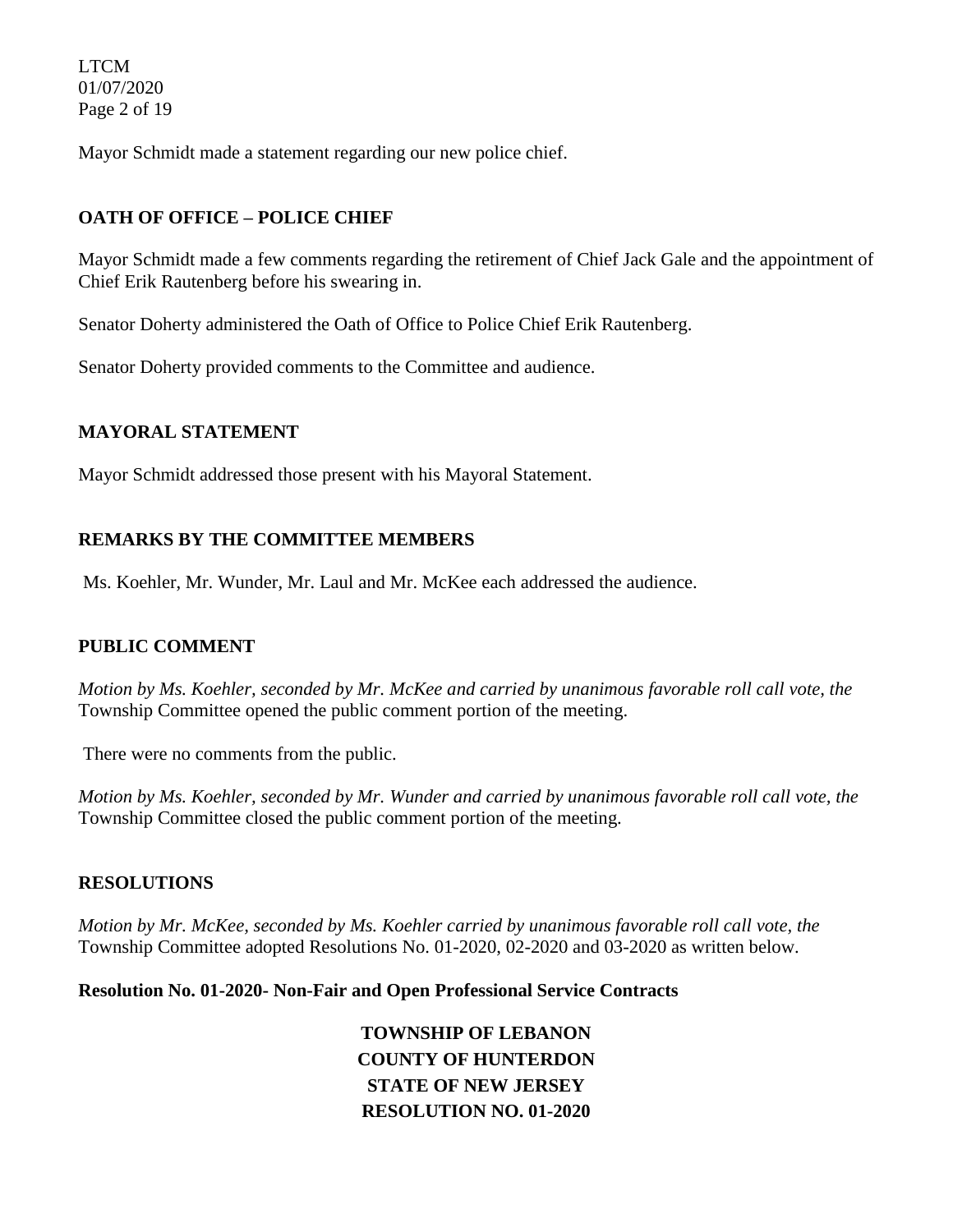LTCM 01/07/2020 Page 3 of 19

# **RESOLUTION AUTHORIZING THE AWARD OF A NON-FAIR AND OPEN CONTRACT FOR LEBANON TOWNSHIP**

**WHEREAS**, the Lebanon Township Committee has a need to acquire professional services as outlined below as a non-fair and open contract pursuant to the provisions of N.J.S.A. 19:44A-20.4 or 20.5 as appropriate; and

**WHEREAS**, the Lebanon Township CFO has determined and certified in writing that the value of the acquisition will exceed \$17,500; and

**WHEREAS**, the anticipated term of this contract is 1 year and may be extended as approved by the Lebanon Township Committee; and

**WHEREAS**, the following agencies have completed and submitted a Business Entity Disclosure Certification which certified that they have not made any reportable contributions to a political or candidate committee in the Township of Lebanon in the previous one year, and that the contract will prohibit the agency from making any reportable contribution through the term of the contract; and

**WHEREAS**, sufficient funds are available in the 2020 Temporary Budget and will be made available in the 2020 Municipal Budget for the Township of Lebanon as required in – N.J.A.C. 5:30-5.4.

**NOW THEREFORE, BE IT RESOLVED** that the Lebanon Township Committee of the Township of Lebanon, County of Hunterdon, State of New Jersey, as follows:

The Mayor and Municipal Clerk are hereby authorized and directed to executive contracts with the following person and firm for the year 2020:

- 1. Matthew Lyons of Gebhardt & Kiefer is hereby appointed Lebanon Township Municipal Attorney for the year 2020.
- 2. Stephen Risse of Bayer-Risse Engineering is hereby appointed Lebanon Township Engineer for the year 2020.
- 3. Matt Bonaventura of Groendyke Associates is hereby appointed the Lebanon Township Insurance Agent for the year 2020.
- 4. James Kyle, is hereby appointed the Lebanon Township Professional Planner for the year 2020.

**BE IT FURTHER RESOLVED** that the Business Disclosure Entity Certification and the Determination of Value be placed on file with this resolution; and

**BE IT FURTHER RESOLVED** that notice of this action shall be printed in the January 22, 2020 issue of the Hunterdon Review.

## **Resolution No. 02-2020 –Municipal Auditor**

## **TOWNSHIP OF LEBANON COUNTY OF HUNTERDON STATE OF NEW JERSEY RESOLUTION NO. 02-2020 RESOLUTION AUTHORIZING THE AWARD OF A NON-FAIR AND OPEN CONTRACT FOR PROFESSIONAL SERVICES-MUNICIPAL AUDITOR**

**WHEREAS**, the Township of Lebanon has a need to acquire a municipal Auditor as a non-fair and open contract pursuant to provisions of N.J.S.A. 19:44A-20.5; and, **WHEREAS**, the Chief Financial Officer has determined and certified in writing that the value of the acquisition will exceed \$17,500; and,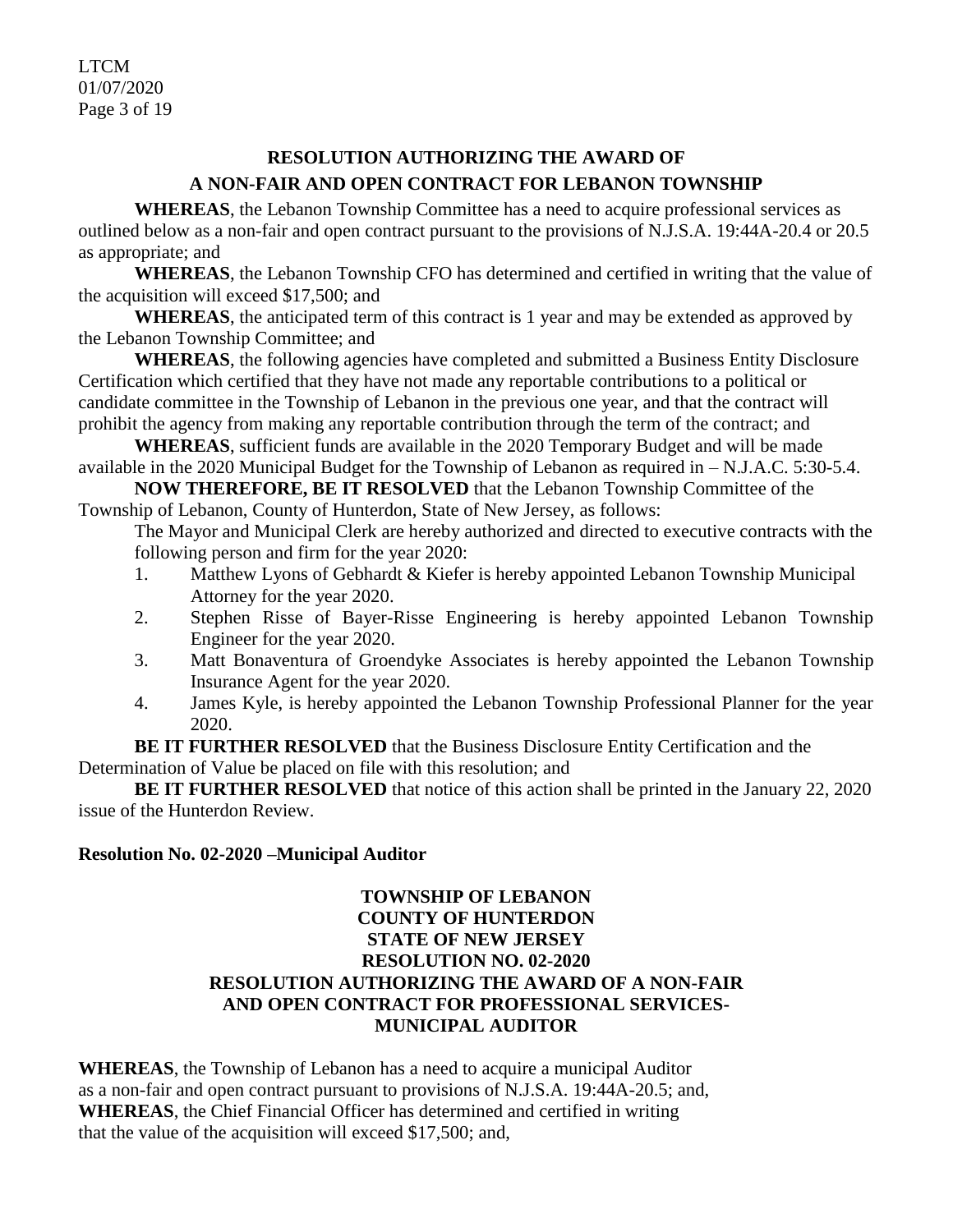LTCM 01/07/2020 Page 4 of 19

**WHEREAS**, the anticipated term of this contract is one year; and,

**WHEREAS**, ARDITO & CO., LLP has submitted a proposal, indicating they will

provide the auditor services for the anticipated fee of \$30,725 (including court); and,

**WHEREAS**, ARDITO & CO., LLP has completed and submitted a Business

Entity Disclosure Certification which certified that ARDITO & CO., LLP has not made any reportable contributions to a political or candidate committee in the Township of Lebanon in the previous one year, and that the contract will prohibit ARDITO  $& CO$ . LLP from making any reportable contributions through the term of the contract; and,

**WHEREAS**, the required certificate for the availability of funds has been filed by

the chief financial officer providing that legally appropriated balances are available to cover the amount of the contract as required by N.J.A.C. 5:30-14.5 and that fees for the aforementioned auditing and nonauditing services shall be made available by appropriate inclusion in either an annual municipal budget which includes current, revenue sharing and utility provisions, by budget amendments for Federal program spending or by inclusion in an appropriate bond ordinance.

**NOW, THEREFORE BE IT RESOLVED**, by the Township Committee of the

Township of Lebanon, authorizes the Mayor and Clerk of the Township of Lebanon to enter into a contract with ARDITO AND CO., LLP as described herein as auditors on and in behalf of the Township of Lebanon for the year 2020; and,

**BE IT FURTHER RESOLVED** that the Business Disclosure Entity Certification

and Determination of Value be placed on file with this resolution; and,

**BE IT FURTHER RESOLVED** that a notice of this action shall be printed once in a legally designated publication.

## **Resolution 03-2020 – Professional Service Appointments**

#### **TOWNSHIP OF LEBANON COUNTY OF HUNTERDON STATE OF NEW JERSEY RESOLUTION NO. 03-2020 PROFESSIONAL SERVICE APPOINTMENTS**

**WHEREAS**, there exists a need for Attorneys, Engineers, and Professional Experts for the Township of Lebanon, and

**WHEREAS**, the Local Public Contracts Law (N.J.S. A. 40A:11-1 et seq.) required that the resolution authorizing the award of contracts for "Professional Services" without competitive bids must be publicly advertised; and

**WHEREAS**, the Mayor, Township Clerk and Chief Financial Officer are hereby authorized and directed to execute the agreements; and

**WHEREAS** sufficient funds are available in the 2020 Temporary Budget and will be made available in the 2020 Municipal Budget for the Township of Lebanon for such services.

**NOW THEREFORE, BE IT RESOLVED** by the Township Committee of the Township of Lebanon, in the County of Hunterdon, on this 7th day of January, 2020 as follows:

- 1. Steve Rogut of Rogut McCarthy Troy, LLC, is hereby appointed as Bond Counsel for the Township of Lebanon for the year 2020.
- 2. Scott Mitzner is hereby appointed Tewksbury Township/Lebanon Township Municipal Court Public Defender for the 2020 year.
- 3. Darren Vogel is hereby appointed as Environmental Engineer/Licensed Site Remediation Professional for the 2020 year.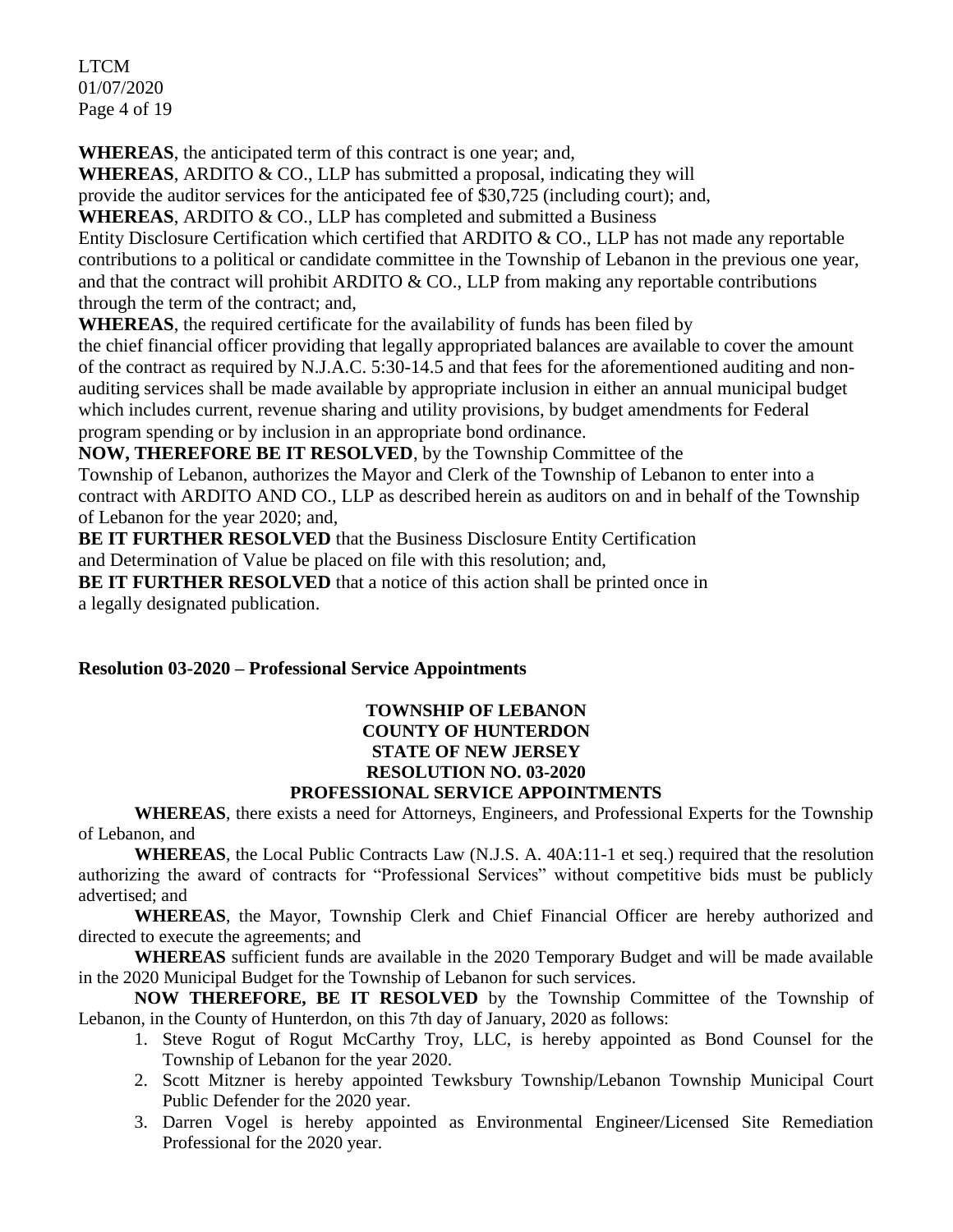4. Laura Roerig is hereby appointed as Animal Control Officer for the 2020 year.

*Motion by Mr. McKee, seconded by Ms. Koehler carried by unanimous favorable roll call vote, the* Township Committee adopted Resolutions No. 04-2020 to 20-2020 as written below.

## **Resolution No. 04-2020- Temporary Budget**

# **TOWNSHIP OF LEBANON COUNTY OF HUNTERDON STATE OF NEW JERSEY Resolution No. 04-2020**

# **Temporary Municipal Budget**

**BE IT RESOLVED**, by the Township Committee of the Township of Lebanon, County of Hunterdon to establish the temporary municipal budget for the year 2020, in accordance with NJSA 40A:4-19, which consists of 26.25% of the 2019 Municipal Budget of \$ 4,953,288, which totals \$1,300,238.

#### **Resolution No. 05-2020 – Annual Notice**

## **TOWNSHIP OF LEBANON COUNTY OF HUNTERDON STATE OF NEW JERSEY RESOLUTION NO. 05-2020 ANNUAL MEETING NOTICE SCHEDULE**

**WHEREAS** the Open Public Meetings Act (Ch 231, P.L. 1975) provides for the giving of annual notice by public bodies of the time, date and location of the regular meetings of such public body to be held during the succeeding year, and

**WHEREAS** the Open Public Meetings Act (Ch 231, P.L. 1975) hereinafter referred to as the Act, authorizes a public body to make certain other determinations and take certain other actions in conformance therewith:

**NOW THEREFORE BE IT RESOLVED** by the Township Committee of the Township of Lebanon, County of Hunterdon and State of New Jersey as follows:

Regular meetings of this Committee shall be held during the 2020 calendar year at 7:00 p.m. at the Lebanon Township Municipal Building, 530 West Hill Road, Glen Gardner, (Lebanon Township) New Jersey, on the following dates:

- **a. The first & third Wednesday of each and every month with the exception of January: Jan. 22, Feb. 5 & 19, March 4 & 18, April 1 & 15, May 6 & 20, June 3 & 17, July 1 & 15, August 5 & 19, Sept. 2 & 16, Oct. 7 & 21, Nov. 4 & 18 and Dec. 2 & 16.**
- The Township Committee may, at any meeting, hold an executive session and action may be taken on any issue of importance, which may be raised.
- Copies of this Resolution and any revisions or modifications thereof, certified to be true copies by the Clerk of this municipality, be disseminated and distributed as required by the Act as follows: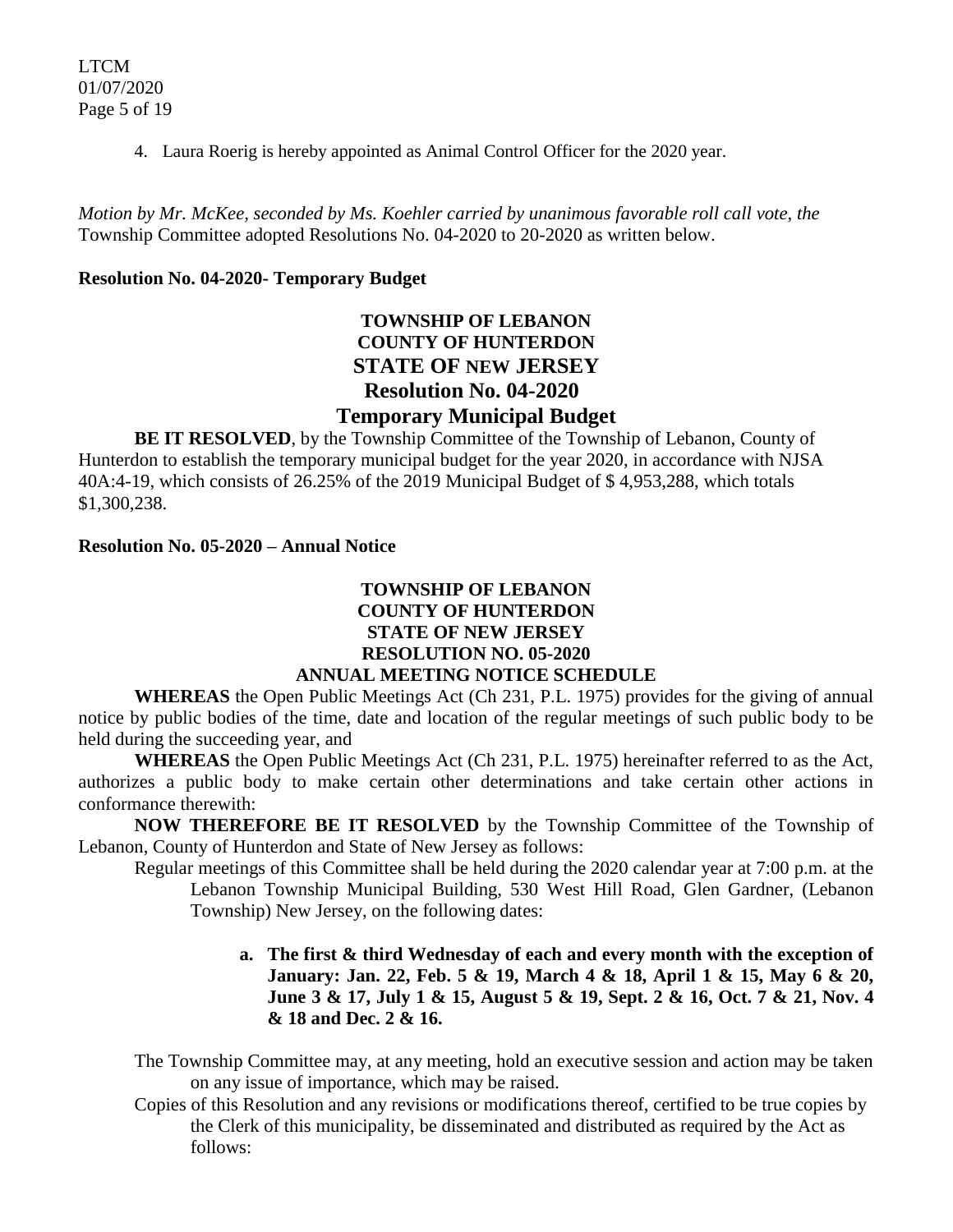- a. Posted and maintained throughout the 2020 calendar year on the bulletin board at the Lebanon Township Municipal Building;
- b. Faxed or emailed to the newspapers designated in Resolution No. 06-2020;
- c. Filed with the Clerk of this Municipality, and
- d. Mailed to such other persons as may be entitled thereto under the terms of the Act and this Resolution.

#### **Resolution No. 06-2020 – Designation of Official Newspaper**

# **TOWNSHIP OF LEBANON COUNTY OF HUNTERDON STATE OF NEW JERSEY RESOLUTION NO. 06-2020**

## **DESIGNATION OF OFFICIAL NEWSPAPER**

**BE IT RESOLVED** by the Township Committee of the Township of Lebanon, County of Hunterdon, State of New Jersey, that pursuant to N.J.S.A. 40:53-1 et seq. The Hunterdon Review and/or the Hunterdon County Democrat are designated as the Official Newspapers. Official notices may also be published in the Express Times, the Newark Star Ledger, and the Courier News to meet time requirements.

#### **Resolution No. 07-2020 – Payment of Taxes**

## **TOWNSHIP OF LEBANON COUNTY OF HUNTERDON STATE OF NEW JERSEY RESOLUTION NO. 07-2020 PAYMENT OF TAXES**

**WHEREAS**, R.S. 54:4-67 provides that the Township may fix the interest to be charged for nonpayment of taxes or assessments on or before the date when they would become delinquent, subject to certain maximum percentages therein specified;

**NOW THEREFORE, BE IT RESOLVED** by the Township Committee of the Township of Lebanon, in the County of Hunterdon that taxes shall be collected quarterly on February 1, 2020, May 1, 2020, August 1, 2020 and November 1, 2020 and that interest will be charged at the rate of 8% per annum on the first \$1,500.00 of the delinquency and 18% per annum on any amount in excess of \$1,500.00 to be calculated from the date the tax was payable until the date of actual payment. There will be a ten-day grace period after which unpaid taxes will be charged interest from the due date. If computed interest is under \$1.00, there will be no charge.

BE IT FURTHER RESOLVED that, pursuant to statute, if a tax delinquency is over \$10,000.00 at the end of the year, and additional flat penalty of 6% per annum shall be imposed.

**BE IT FINALLY RESOLVED THAT** this Resolution shall be published in the January 22, 2020 issue of the Hunterdon Review.

**Resolution 08-2020 – Cancel Property Tax Credits**

**TOWNSHIP OF LEBANON COUNTY OF HUNTERDON STATE OF NEW JERSEY**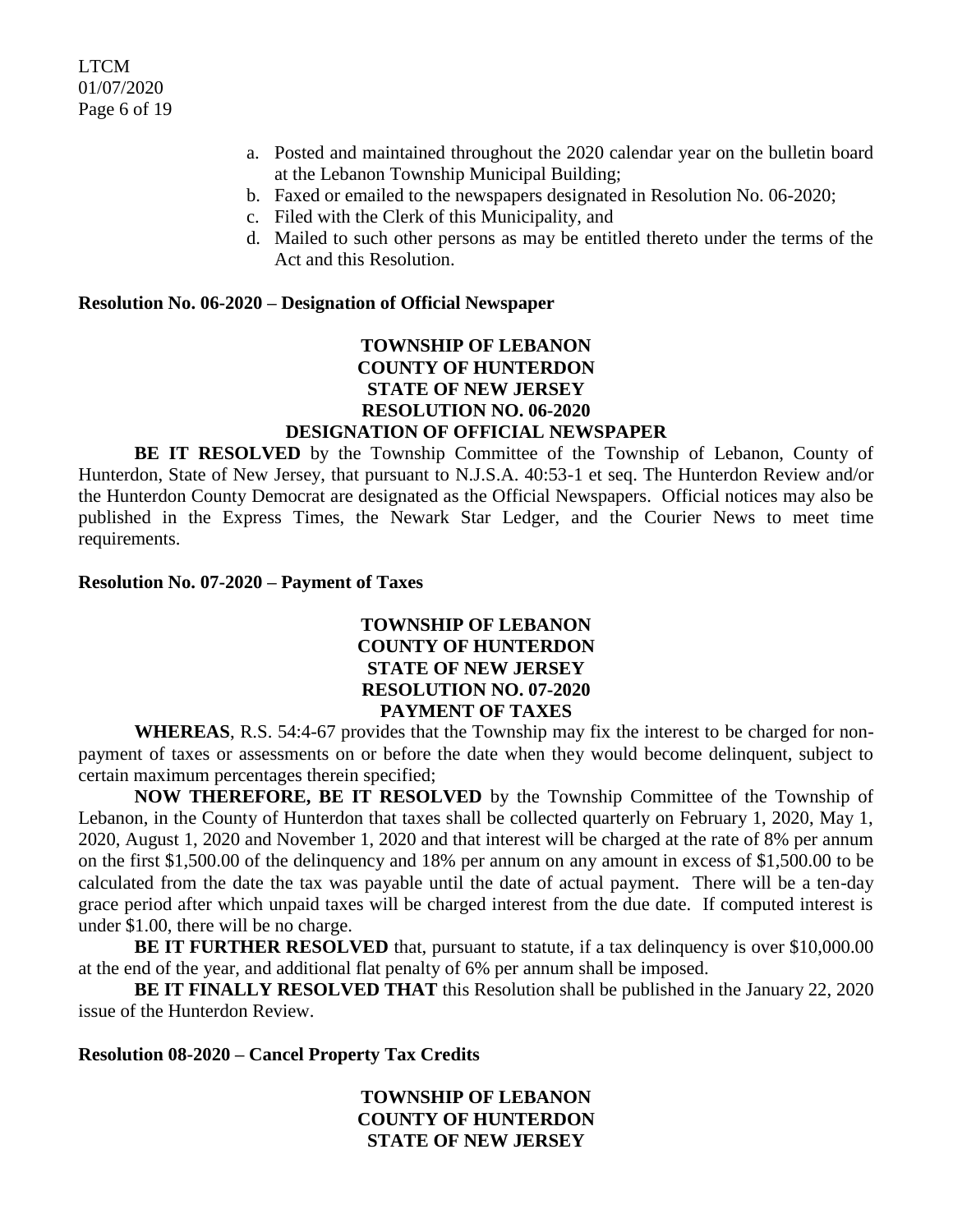LTCM 01/07/2020 Page 7 of 19

### **RESOLUTION NO. 08-2020 AUTHORIZATION TO CANCEL PROPERTY TAX CREDITS AND DELINQUENCIES**

**WHEREAS** the Township Committee of the Township of Lebanon, County of Hunterdon, State of New Jersey have been informed by the Tax Collector that from time to time there are property tax credits or delinquencies on certain property located within the Township of Lebanon, and

**WHEREAS** pursuant to N.J.S.A. 40A:5-17.1, a Resolution may be adopted by the governing body of a municipality authorizing a municipal employee to process without further action on the part of the governing body the cancellation of any property tax credit or delinquency of less than \$5.00.

**NOW, THEREFORE, BE IT RESOLVED** by the Township Committee of the Township of Lebanon, County of Hunterdon, State of New Jersey, that the Tax Collector be authorized to cancel any property tax credit or delinquency of less than \$5.00 without further action on the part of the Township Committee and that such action be noted in the Tax Duplicate for the Township of Lebanon.

## **Resolution No. 09-2020 - Authorization to File Corrective Appeals**

# **TOWNSHIP OF LEBANON COUNTY OF HUNTERDON STATE OF NEW JERSEY RESOLUTION NO. 09-2020**

## **AUTHORIZATION TO FILE CORRECTIVE APPEALS**

**WHEREAS,** the Township Committee of the Township of Lebanon has been informed that from time to time errors are made in computing tax assessments, and

**WHEREAS**, the Tax Attorney of Lebanon Township is called upon to defend tax appeals filed with the Hunterdon County Board of Taxation and to agree to stipulations of appeals.

**WHEREAS**, the Tax Attorney has requested the Township Committee authorize him to agree to Stipulation of Appeals on behalf of the Township, provided the Tax Assessor agrees with the proposed Stipulation of Appeal;

**NOW THEREFORE BE IT RESOLVED** by the Township Committee of the Township of Lebanon, County of Hunterdon, State of New Jersey, that the Tax Attorney for the Township of Lebanon is hereby authorized to file corrective appeals with the Hunterdon County Board of Taxation, in defense of appeals filed with said Board and to sign Stipulations of Appeals on behalf of Lebanon Township, which he feels are proper and in the best interest of the Municipality.

**BE IT FURTHER RESOLVED** that a copy of this Resolution be forwarded to the County Board of Taxation.

This Resolution shall take effect immediately.

## **Resolution No. 10-2020 – Authorization to Sign Documents**

## **TOWNSHIP OF LEBANON COUNTY OF HUNTERDON STATE OF NEW JERSEY RESOLUTION NO. 10-2020 AUTHORIZATION TO SIGN DOCUMENTS**

**WHEREAS**, the Mayor, Deputy Mayor, Township Clerk, Deputy Clerk, and Chief Financial Officer of the Township of Lebanon are municipal officers for the Township of Lebanon; and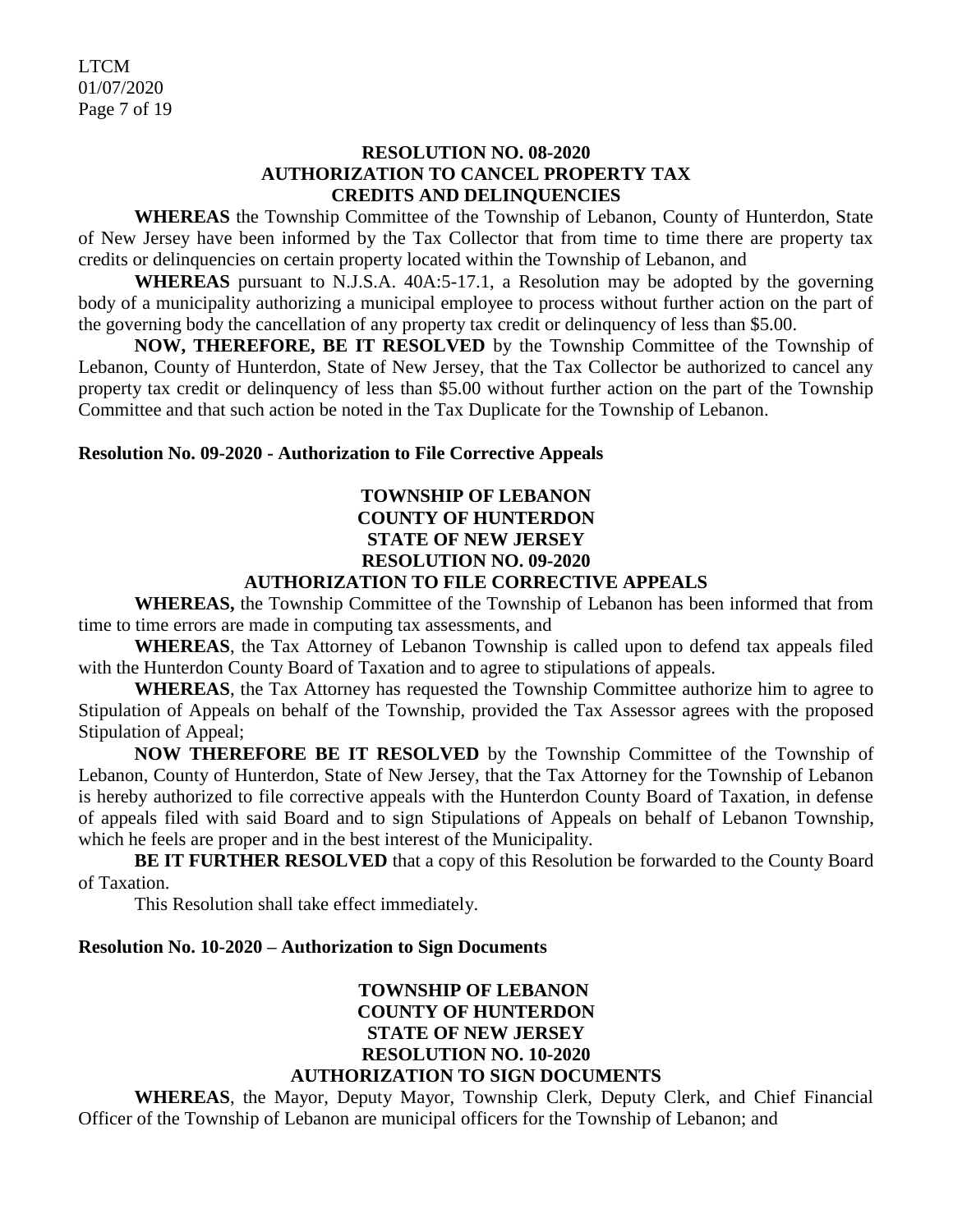LTCM 01/07/2020 Page 8 of 19

**NOW, THEREFORE BE IT RESOLVED**, that the Mayor or Deputy Mayor, Township Clerk or Deputy Clerk, and Chief Financial Officer be authorized to sign documents on the Township's behalf, according to law.

This Resolution shall take effect immediately.

#### **Resolution No. 11-2020 - Authorization for CFO to issue Certain Checks & Remit Payroll Taxes**

## **TOWNSHIP OF LEBANON COUNTY OF HUNTERDON STATE OF NEW JERSEY RESOLUTION NO. 11-2020 AUTHORIZATION FOR CFO TO ISSUE CERTAIN CHECKS & REMIT PAYROLL TAXES**

**WHEREAS,** the Township Committee have adopted ordinances establishing procedures for the payment of claims and payroll,

**WHEREAS,** it is necessary for certain remittances to be paid to the State of New Jersey for pension, State Income tax deductions and fees from the issuance of dog licenses, marriage licenses and construction permits; to the appropriate agencies for Federal and other State Income Tax deductions, Social Security deductions, Wage Executions ordered by the Court, and to the appropriate entity for other voluntary payroll deductions;

**WHEREAS,** Federal and State of New Jersey payroll taxes must be made by Electronic Fund Transfer as required by law;

**WHEREAS,** it is the intent of the Township Committee to pay County, local school and regional school taxes at the required intervals,

**NOW, THEREFORE BE IT RESOLVED** by the Township Committee of the Township of Lebanon, County of Hunterdon, State of New Jersey, as follows:

- 1. That the Chief Financial Officer be and is hereby authorized to prepare and the Mayor or Deputy Mayor, the Municipal Clerk or the Deputy Clerk, and the Chief Financial Officer/Treasurer be authorized to sign the following checks, all drawn against Current Fund unless otherwise noted:
	- a. Payroll checks for all employees pursuant to established schedules; payroll checks from Payroll Account and transfer of sufficient funds from Current Fund.
	- b. Remittances from the Payroll Account to the appropriate agencies for State of New Jersey and State of Pennsylvania Gross Income Tax employee deductions and employer share payable to the State of New Jersey, for State of New Jersey Public Employees and Police and Fire Retirement Systems and Contributory Insurance for employee deductions and to the SUI Reserve Fund for employee deductions as may apply, to appropriate agencies for wage executions to comply with court orders and to the appropriate entity for other voluntary payroll deductions.
	- c. Checks payable to the appropriate agency of the State of New Jersey for fees from the issuance of dog licenses, marriage licenses. (Dog license fees from the Animal Control Account).
	- d. Checks payable to the County of Hunterdon for taxes upon receipt of statement from the County Chief Financial Officer.
	- e. Checks payable to the Lebanon Township Board of Education and North Hunterdon-Voorhees Regional High School District upon receipt of statements from the respective Board Secretaries.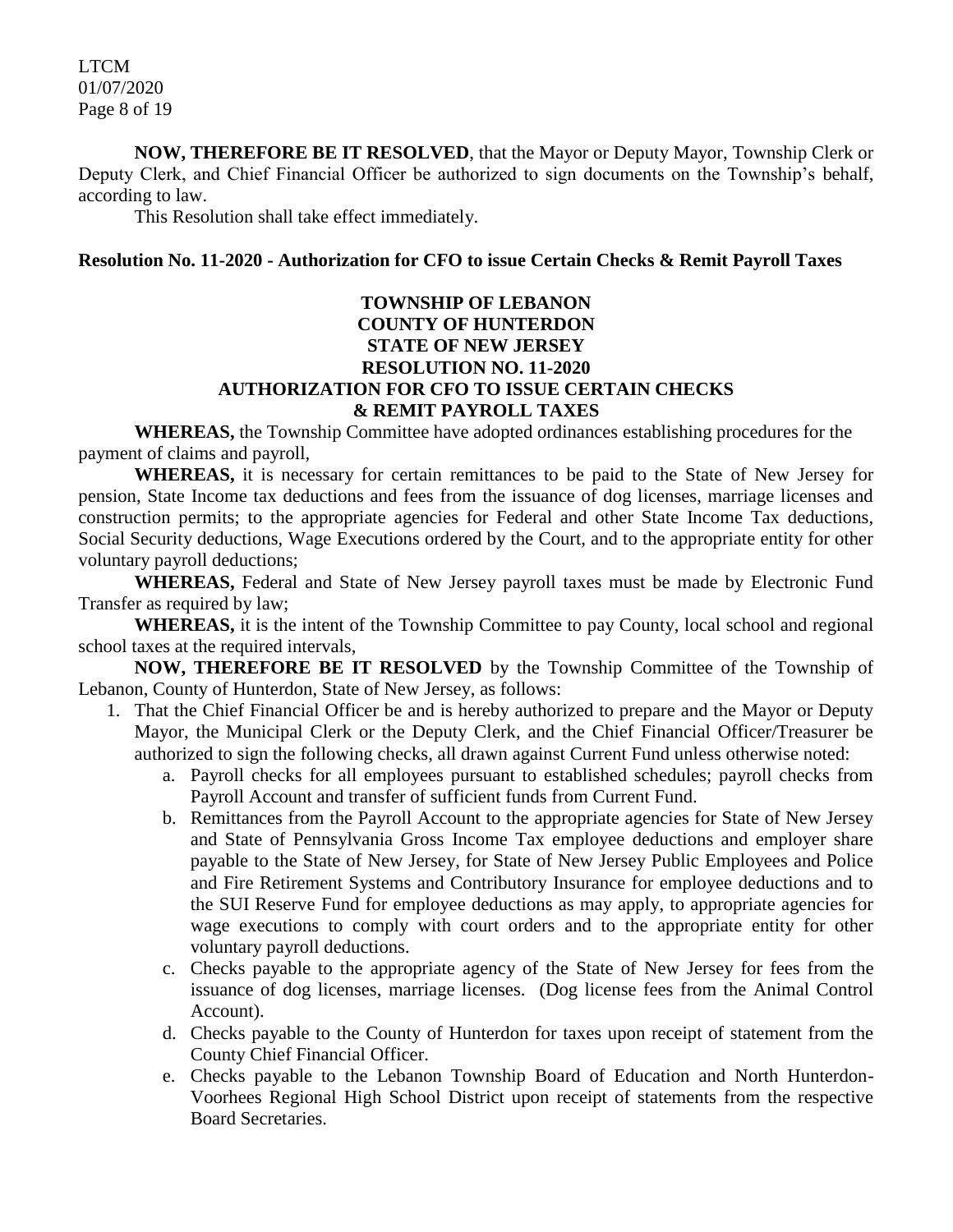LTCM 01/07/2020 Page 9 of 19

> 2. That the Chief Financial Officer is hereby authorized to remit Federal withholding and Social Security Taxes and New Jersey State Income Tax deductions by Electronic Funds Transfer, as required by applicable law, such remittances to be transferred from the Payroll Fund Account.

> **BE IT FURTHER RESOLVED** that the Chief Financial Officer shall include a statement of the issuance of such checks as listed above as part of the Financial Report presented at the next scheduled meeting.

#### **Resolution No. 12-2020 – Designation of Depositories**

#### **TOWNSHIP OF LEBANON COUNTY OF HUNTERDON STATE OF NEW JERSEY RESOLUTION NO. 12-2020 DESIGNATION OF DEPOSITORIES**

**WHEREAS,** R.S. 40A:5-14 requires that the Township designate as a depository for its moneys one or more banks or trust companies having its place of business in this state; and

**WHEREAS**, Peapack-Gladstone Bank, PNC, TD Bank and the New Jersey Cash Management Fund are bank or trust companies meeting the qualifications of said statute and which have satisfactorily performed the function of depository banks;

**NOW, THEREFORE BE IT RESOLVED** by the Township Committee of the Township of Lebanon in the County of Hunterdon, that PNC, Peapack-Gladstone Bank, TD Bank and the New Jersey Cash Management Fund are hereby designated as the depository banks for the Township of Lebanon.

#### **Resolution No. 13-2020 – Cash Management Plan**

### **TOWNSHIP OF LEBANON COUNTY OF HUNTERDON STATE OF NEW JERSEY RESOLUTION NO. 13-2020 CASH MANAGEMENT PLAN**

**WHEREAS**, N.J.S.A. 40A:5-14, Local Fiscal Affairs Law, requires that each municipality adopt a Cash Management Plan designed to assure the deposit, investment and proper disbursement of local funds;

**NOW, THEREFORE, BE IT RESOLVED**, that the Township Committee of the Township of Lebanon does hereby adopt the following Cash Management Plan:

A. Designation of Depositories

The following institutions are designated as permissible depositories for the deposit of Township funds:

> Peapack-Gladstone PNC Bank TD Bank

and any other Federal and State Bank in the State of New Jersey

All depositories must conform to the Governmental Unit Deposit Protection Act (GUDPA)

and shall provide a Notification of Eligibility from the State of New Jersey, Department of Banking, on a semi-annual basis. In addition, designated depositories shall maintain maximum FDIC or FSLIC coverage of all Township funds on deposit.

B. Deposit of Funds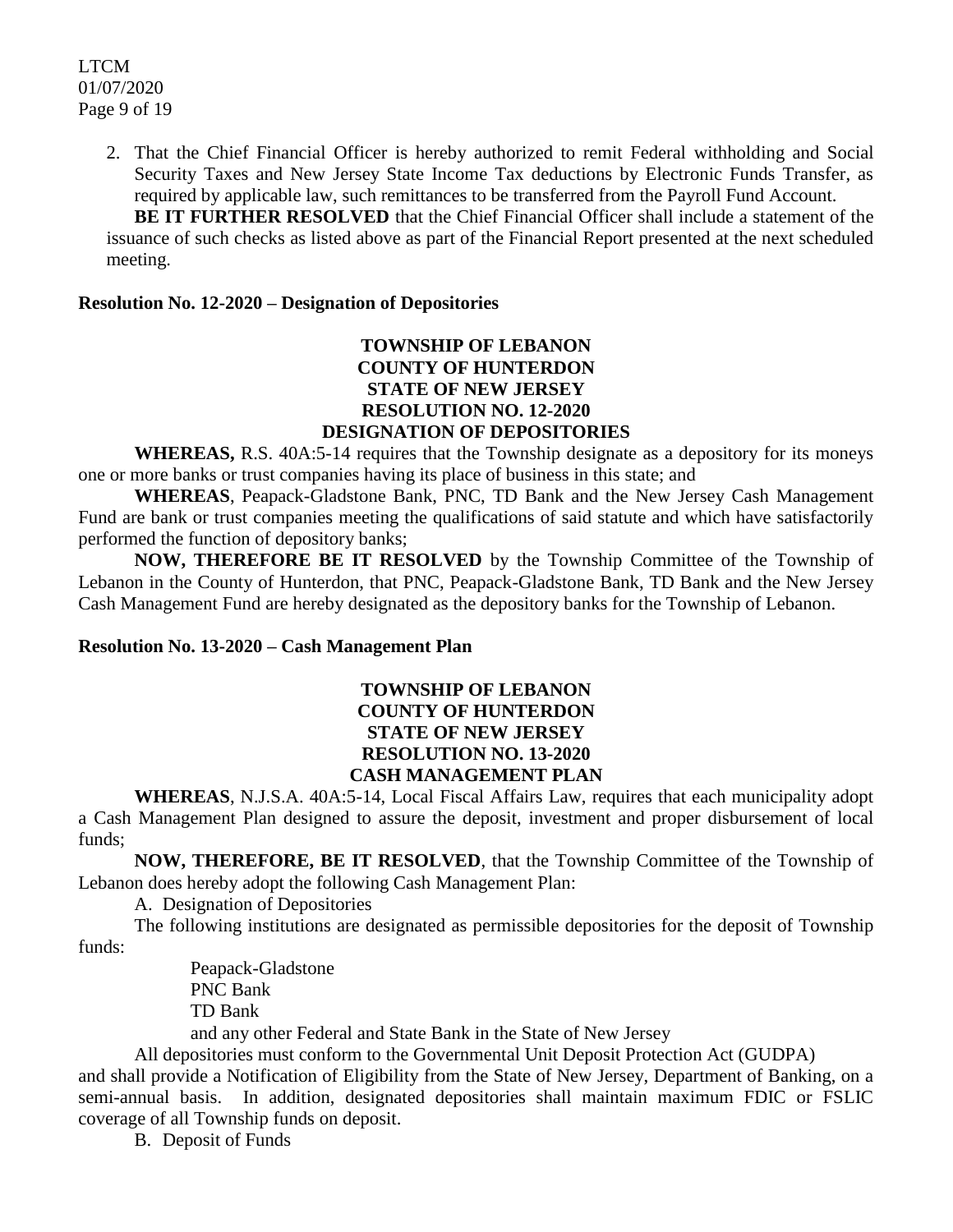#### LTCM 01/07/2020 Page 10 of 19

All funds shall be deposited within forty eight (48) hours of receipt, in accordance with N.J.S.A. 40A:5-15, into appropriate fund operating accounts. Non-interest bearing operating and capital accounts shall be regularly monitored on a monthly basis by the CFO for the availability of funds being transferred into interest bearing accounts. Debt Service and Trust Accounts shall be maintained in accordance with Federal and State statutes regulating such funds. Payroll, Developers' Escrow deposits and other agency funds, which represent funds of individuals and other organizations held by the Township, shall be deposited in regular, interest bearing accounts unless average daily balance is below \$1,000.00. Grant funds shall be deposited in accordance with regulations of the granting government or agency.

Where compensating balances are required by any designated depository to offset the cost of services provided; an agreement between the Township and the depository shall be executed, specifying the charge for each service and the balance required to offset each charge. Said agreement shall be reviewed on an annual basis.

C. Investment Instruments and Procedures

The Township may purchase those investments permitted in N.J.S.A. 40A:5-15.1, which include:

United States Treasury Bonds, Notes and Bills

U.S. Government Agency and Instrumentality Obligations

Bonds and other obligations of the Township of Lebanon

Peapack-Gladstone Bank Deposits and Certificates of Deposits

TD Bank Deposits and Certificates of Deposits

Savings and Bank Deposits and Certificates of Deposits

PNC Bank Deposits and Certificates of Deposits

State of NJ and the State of NJ Cash Management Plan

The Township may purchase other obligation approved by the Division of Investment of the Department of Treasury for investment by local units.

Investments shall be limited to a maturity of not more than one-year unless a longer term is permitted by applicable Federal or State regulations. Allowable investments with maturities which extend beyond the end of the Township's fiscal year shall be permitted only if interest accrued on the investment is credited to the Township at the end of the fiscal year for the purpose of realizing budgetary revenue.

The purchase of Certificates of Deposit shall be made based on the availability of funds for investment and the analysis of projected cash flows. Bids for Certificates of Deposit will be solicited of at least three designated depositories only if the amount available for investment is \$100,000 or greater. Telephone bids will be solicited by the Chief Financial Officer, or designated staff member. Bidders shall specify the principal amount, interest, rate and maturity of the investment and transmit such bid to the Township by telefax. A check or wire transfer will be made available to the winning bidder on the same business day the bid is awarded.

Where the return on a proposed investment does not exceed the cost of making such investment, the Chief Financial Officer will not make the investment. The Chief Financial Officer shall have the discretion of award an investment to the depository wherein the funds reside, should that institution's quoted interest rate be less than other quoted rates, and the differential in interest rates is not more than twenty-five (25) basis points (0.25%), providing that the term of the investment is thirty (30) days or less. The chief Financial Officer shall have the discretion to reject all bids.

D. Disbursement of Funds

All funds shall be disbursed as authorized and directed by the Township Committee. The Chief Financial Officer shall, at the beginning of the fiscal year, present to the Township Committee a schedule of debt service, principal and interest payments and, when available a schedule of School Tax payments for the upcoming fiscal year. Upon approval of the schedules of payments by the Township Committee, the Chief Financial Officer shall then have the authority to make the following disbursements: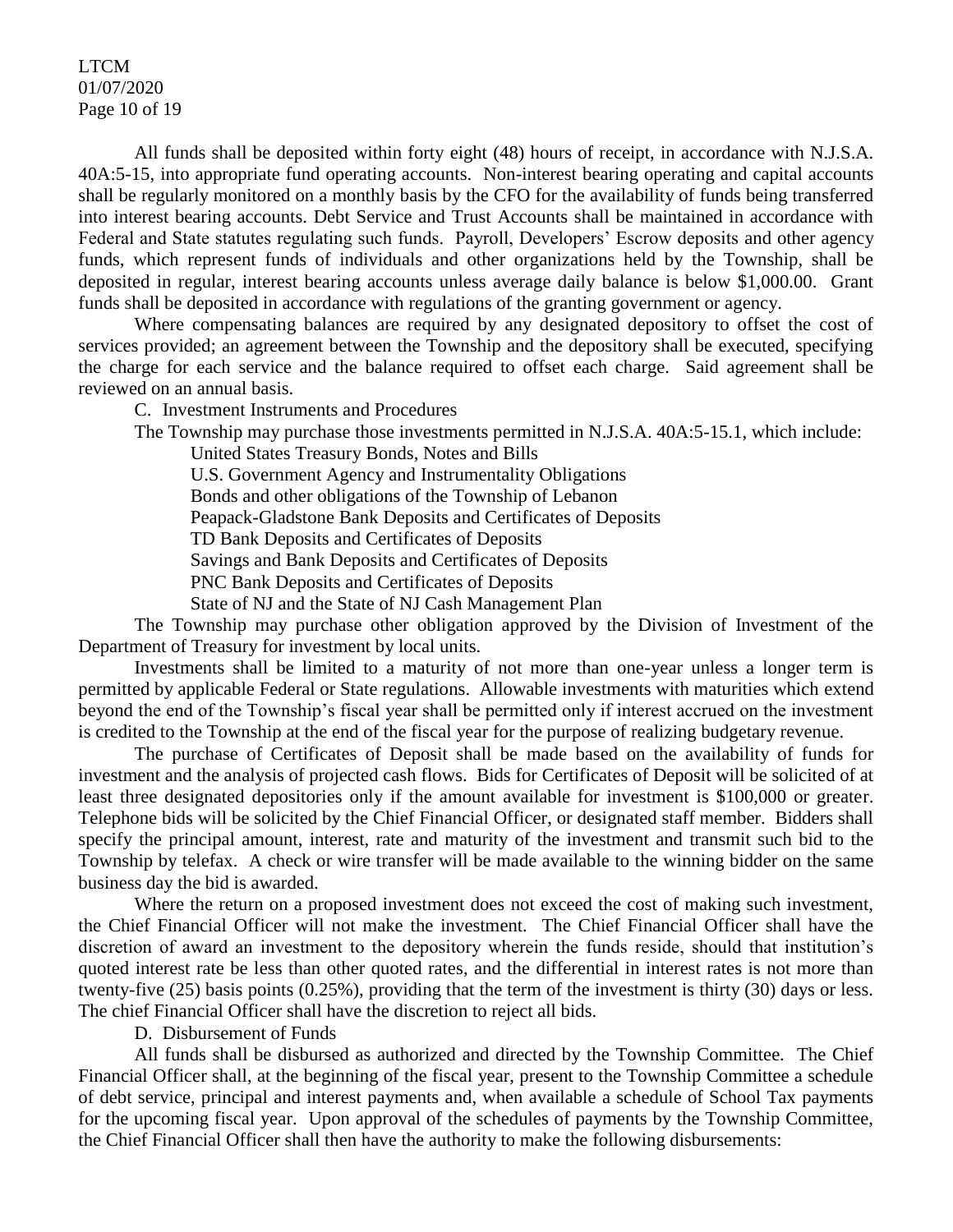LTCM 01/07/2020 Page 11 of 19

> School Taxes County Taxes Interfunds Purchase of Investments Debt Service Salary and Wages Postage

Disbursements shall be executed via electronic wire transfer of funds by the Chief Financial Officer, or designated staff member, when that method of payment is deemed necessary or preferable by the payee, or when the amount of such payment will result in a financial benefit of the Township of Lebanon in the form of increased investment income.

E. Reporting

The Chief Financial Officer shall, prior to the last day of the month immediately following, present to the Township Committee a monthly report of cash receipts and disbursement, subject to reconciliation and periodic adjustments.

F. Bonding

The following officials shall be covered by surety bonds, said surety bonds to be examined by the independent auditor to insure their proper execution:

> Chief Financial Officer Tax Collector Municipal Clerk

Staff members of the Department of Finance and Tax Collection not covered by separate surety bonds shall be covered by a Public Employee's Faithful Performance Bond.

G. Compliance

The Cash Management Plan of the Township of Lebanon shall be subject to the approval of the Township Attorney, and shall be subject to the annual audit conducted pursuant to N.J.S.A. 40A:5-14.

As stated in N.J.S.A. 40A:5-14, the officials(s) charged with the custody of the Township funds shall deposit then as instructed by this Cash Management Plan, and shall thereafter be relieved of any liability or loss due to the insolvency or closing of any designated depository.

If, at any time, this Cash Management Plan conflicts with any regulations of the State of New Jersey, or any department thereof, the applicable State regulations shall apply.

#### **Resolution No. 14-2020 – Return Check Fee**

### **TOWNSHIP OF LEBANON COUNTY OF HUNTERDON STATE OF NEW JERSEY RESOLUTION NO. 14-2020 RETURN CHECK FEE**

**WHEREAS**, N.J.S.A. 40:5-18(a) provides that the governing body of a municipality may provide, by resolution or ordinance, for the imposition of a service charge to be added to any account owing to the municipality, if payment tendered on the account was by check or other written instrument which was returned for insufficient funds; and

**WHEREAS,** N.J.S.A. 40:5-18(b) provides that whenever an account owing to a municipality is for a tax or special assessment, the service charge authorized by this section shall be included on whatever list of delinquent accounts is prepared for enforcement of the lien.

**NOW, THEREFORE BE IT RESOLVED** by the Township Committee of the Township of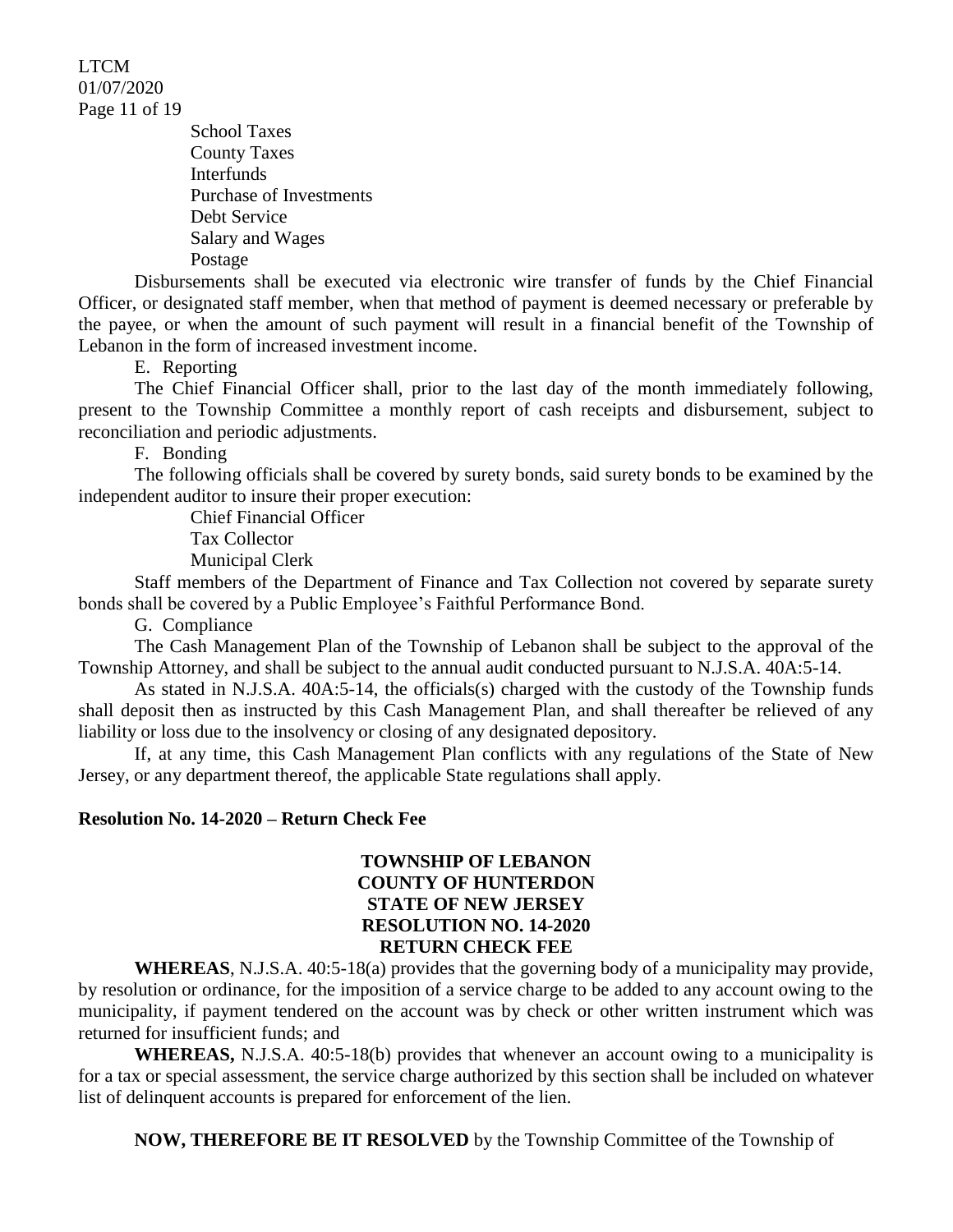LTCM 01/07/2020 Page 12 of 19

Lebanon, that the service charge for a check or other written instrument returned for insufficient funds is hereby determined and set at \$20.00 per check or other written instrument pursuant to N.J.S.A. 40:5-18©; and

**BE IT FURTHER RESOLVED** that any service charge authorized by this section shall be collected in the same manner prescribed by law for the collection of the account for which the check or other written instrument was tendered. In addition, the governing body may require future payments to be tendered in cash or by certified or cashier's check, N.J.S.A. 40:5-18(d).

#### **Resolution No. 15-2020 – Authorization of Redemption**

## **TOWNSHIP OF LEBANON COUNTY OF HUNTERDON STATE OF NEW JERSEY RESOLUTION NO. 15-2020 AUTHORIZATION OF REDEMPTION**

**WHEREAS,** N.J.S.A. 54:5-55 provides that where a Tax Sale Certificate has been redeemed, the Tax Collector shall, at the option of the redeeming party, either execute a Certificate of Redemption or procure and deliver to the owner a Certificate of Sale receipted for cancellation by endorsement in same manner required by law to satisfy or cancel a mortgage; and

**WHEREAS,** N.J.S.A. 46:18-6 provides that an instrument record-able mortgage may be canceled only by the endorsement of the executive officer of a corporation attested to by a secretarial officer of the corporation; and

**WHEREAS,** the Mayor of the Township is considered to be a duly authorized executive officer; and Tax Collector of the Township is considered to be duly authorized to collect taxes,

**NOW, THEREFORE BE IT RESOLVED** by the Township of Lebanon in the County of Hunterdon, that the Mayor and Tax Collector be designated as the duly authorized to endorse for cancellation of Tax Sale Certificates; and

**BE IT FURTHER RESOLVED** that a copy of this Resolution be sent to the Township Tax Collector for insertion in the official records.

#### **Resolution No. 16-2020 – Tonnage Grant Application Resolution**

## **TOWNSHIP OF LEBANON COUNTY OF HUNTERDON STATE OF NEW JERSEY RESOLUTION NO. 16-2020**

#### **TONNAGE GRANT APPLICATION RESOLUTION**

- **WHEREAS,** The Mandatory Source Separation and Recycling Act, P.L.1987, c.102, has established a recycling fund from which tonnage grant may be made to municipalities in order to encourage local source separation and recycling programs; and
- **WHEREAS,** It is the intent and the spirit of the Mandatory Source Separation and Recycling Act to use the tonnage grants to develop new municipal recycling programs and to continue and to expand existing programs;
- **WHEREAS,** The New Jersey Department of Environmental Protection has promulgated recycling regulations to implement the Mandatory Source Separation and Recycling Act; and
- **WHEREAS,** The recycling regulation impose on municipalities certain requirements as a condition for applying tonnage grants, including but not limited to, making and keeping accurate, verifiable records of material collected and claimed by the municipality; and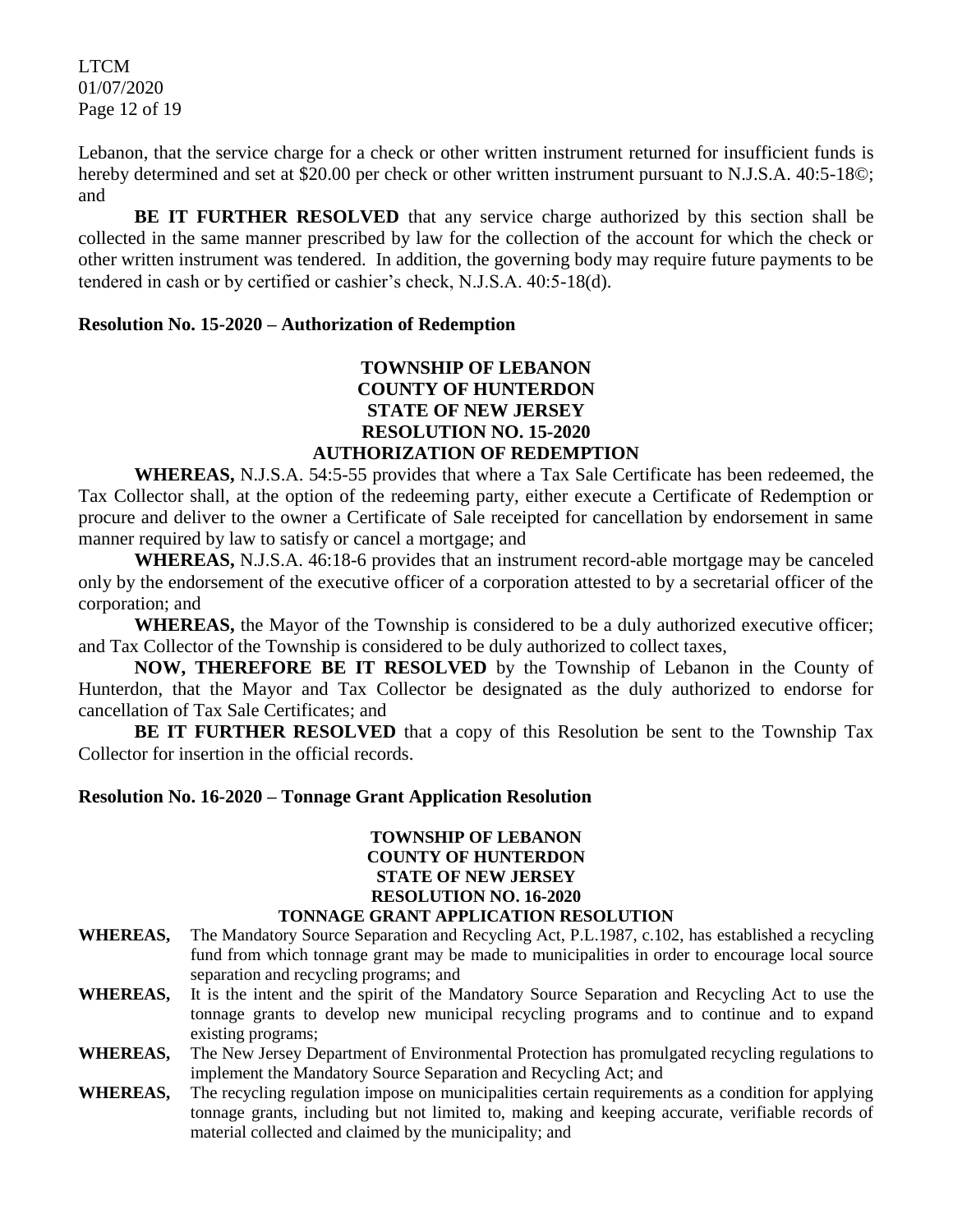LTCM 01/07/2020 Page 13 of 19

- **WHEREAS,** A resolution authorizing this municipality to apply for such tonnage grants will memorialize the commitment of this municipality to recycling and to indicate the assent of the Township of Lebanon to the efforts undertaken by the municipality and the requirements contained in the Recycling Act and recycling regulations; and
- **WHEREAS,** Such a resolution should designate the individual authorized to ensure the application is properly completed and timely filed.

**NOW THEREFORE BE IT RESOLVED** by the Township of Lebanon Committee of the Township of Lebanon, Hunterdon County, New Jersey, that the Township of Lebanon hereby endorses the submission of the recycling Tonnage grant application to the New Jersey Department of Environmental Protection and designates JoAnn Fascenelli to ensure that the application is properly filed; and

**BE IT FURTHER RESOLVED** that the monies received from the recycling tonnage grant be deposited in a dedicated recycling trust to be used solely for the purposes of recycling.

#### **Resolution No. 17-2020** – **Authoring the Engagement of a Municipal Court Administrator**

## **TOWNSHIP OF LEBANON COUNTY OF HUNTERDON STATE OF NEW JERSEY RESOLUTION NO. 17-2020 RESOLUTION AUTHORIZING THE ENGAGEMENT OF A MUNICIPAL COURT ADMINISTRATOR**

**WHEREAS**, the Township of Lebanon has entered into a Shared Services Agreement for a Shared Municipal Court between the Township of Lebanon and the Township of Tewksbury; and

**WHEREAS,** the Municipal Court requires the services of a Municipal Court Administrator for 2020 year; and

**NOW, THEREFORE, BE IT RESOLVED,** by the Mayor and Committee of the Township of Lebanon, Hunterdon County, New Jersey, hereby ratifies the Appointment of Julie Kosakowski as the Certified Court Administrator for the 2020 year.

#### **Resolution No. 18-2020 – Supporting Individual Rights and Affirming the Protection of those Rights**

# **TOWNSHIP OF LEBANON HUNTERDON COUNTY, NEW JERSEY RESOLUTION NO. 18-2020**

# **RESOLUTION SUPPORTING INDIVIDUAL RIGHTS AND AFFIRMING THE PROTECTION OF THOSE RIGHTS**

**WHEREAS**, the Township of Lebanon, Hunterdon County, wishes to express its support for the rights of all people under the Declaration of Independence, the Constitutions of the United States and the State of New Jersey and the laws passed pursuant to those Constitutions; and

**WHEREAS,** the Declaration of Independence declared the principle that all persons are created equal; and

**WHEREAS,** the Constitutions of the United States and of New Jersey incorporated the fundamental American belief of individual equality expressed in the Declaration of Independence as the core principle of American government; and

**WHEREAS,** the Fourteenth Amendment to the United States Constitution specifically recognizes through its Equal Protection Clause that the governments of the United States, including local governmental units such as the Township of Lebanon, are required to treat all similarly situated persons the same way; and

**WHEREAS,** the Constitution of the State of New Jersey affords its citizens and residents the same protections against invidious discrimination as the United States Constitution; and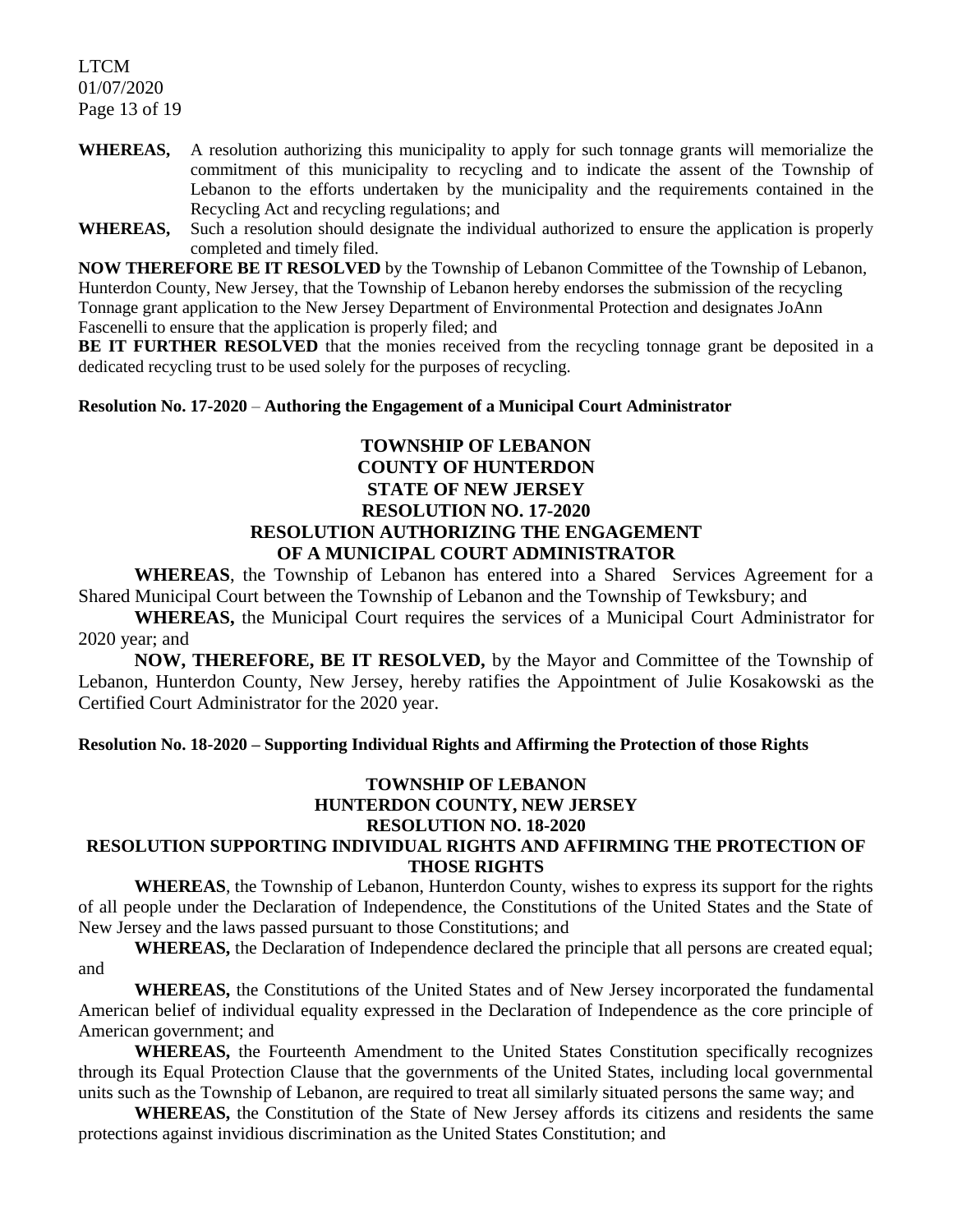LTCM 01/07/2020 Page 14 of 19

**WHEREAS,** the laws passed by the United States of America and the State of New Jersey have mandated that similarly situated individuals should not be treated differently; and

**WHEREAS,** the New Jersey Legislature has made the following Findings and Declarations:

"The Legislature finds and declares that practice of discrimination against any of its inhabitants, because of race, creed, color, national origin, ancestry, age, sex, affectional or sexual orientation, marital status, familial status, liability for service in the Armed Forces of the United States, or nationality are matters of concern of the State, and that such discrimination threatens not only the rights and proper privileges of the inhabitants of the State, but menaces the institutions and foundations of a free democratic State; provided, however, that nothing in this expression of policy prevents the making of legitimate distinctions between citizens and aliens when required by federal law or otherwise necessary to promote the national interest.". N.J.S.A. 10:5-3; and

**WHEREAS,** the Township of Lebanon wishes to express its support and commitment to the principles established in the Declaration of Independence, the Constitutions of the United States and the State of New Jersey and laws of those governments which principles protect all persons against invidious discrimination; and

**WHEREAS,** the Township Committee of the Township of Lebanon believes that it is important for American governments to reiterate their commitment to these principles at their reorganization meetings each year, and throughout the year, so that their residents and visitors know these principles are held dear and those residents and visitors can feel confident their fundamental American rights will be honored and protected by this Township, and, hopefully, everywhere in our great country.

**NOW THEREFORE BE IT RESOLVED** by the Township Committee of the Township of Lebanon, County of Hunterdon, State of New Jersey, as follows:

- 1. The Mayor and Committee of the Township of Lebanon express their strong support for and commitment to implementing the principles of respect and support for all persons in accordance with the fundamental American values described in the Constitutions of the United States and the State of New Jersey, as well as the federal and state laws protecting those rights and immunities; and
- 2. A copy of this Resolution will be provided to the various Commissions, Committees and employees of the Township of Lebanon to guide them in their interactions with the public; and
- 3. The Mayor and Committee encourage all succeeding governing bodies to implement a Resolution in this form at future reorganization meetings so that the residents of and visitors to the Township of Lebanon know this Township is strongly committed to those American values which have made the United States a great nation and that those values arise from America's commitment to recognize individuals based on what they say and do without consideration of irrelevant and unlawful criteria.

#### **Resolution No. 19-2020 – Granting the Municipal Clerk Authority to Process Raffle Applications**

#### **TOWNSHIP OF LEBANON COUNTY OF HUNTERDON COUNTY STATE OF NEW JERSEY RESOLUTION NO. 19-2020 RESOLUTION AUTHORIZING APPROVAL OF RAFFLES TO CERTAIN ORGANIZATIONS PURSUANT TO N.J.S.A. 5:8 – 51 AND GRANTING THE MUNICIPAL CLERK AUTHORITY TO PROCESS RAFFLE APPLICATIONS**

WHEREAS, N.J.S.A. 5:8 – 51 provides for the licensing of certain organizations to hold and operate raffles played by drawing for prizes or the allotment of prizes by chance, by the selling of shares or tickets or rights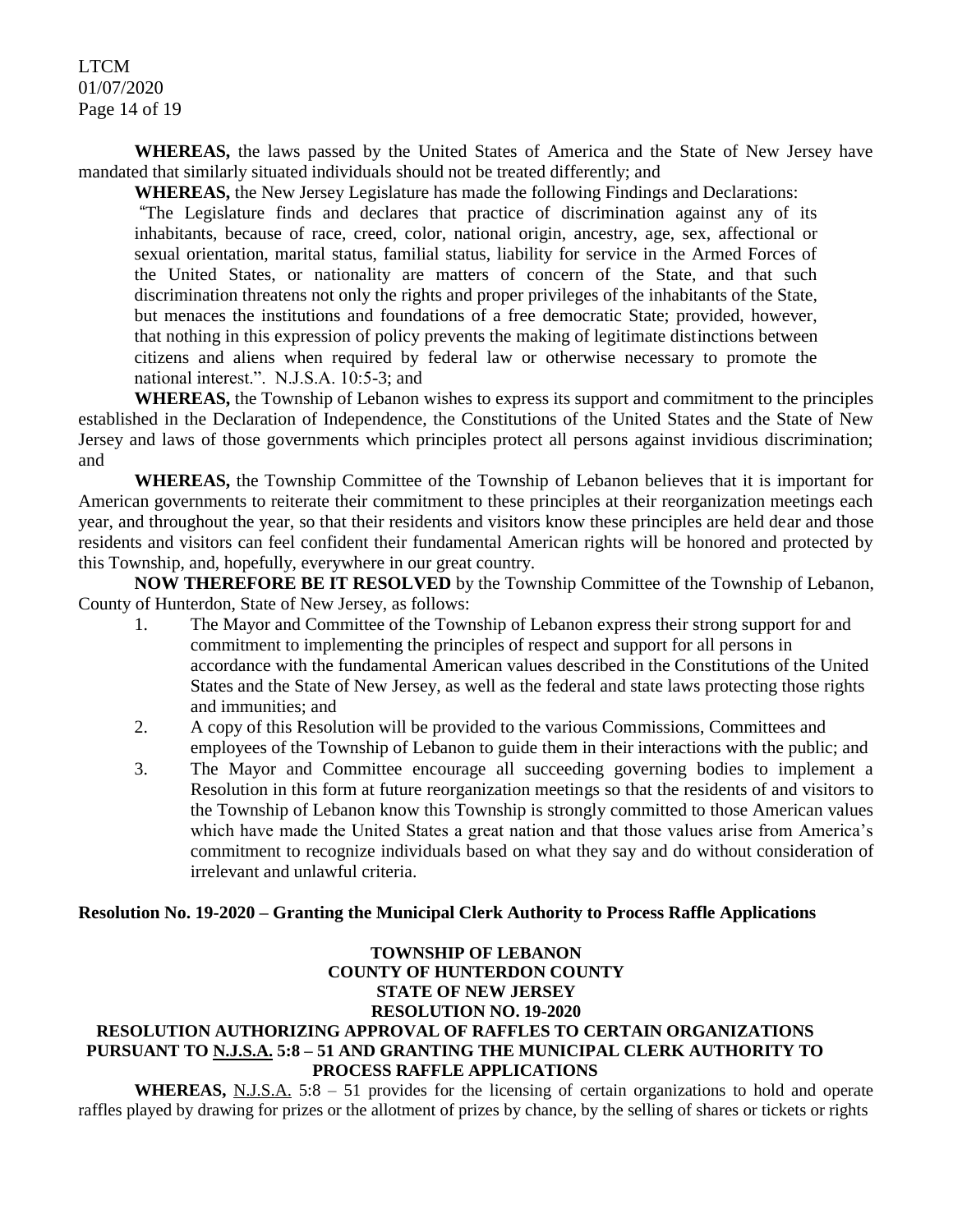LTCM 01/07/2020 Page 15 of 19

to participate in such games and by conducting the games accordingly when the entire net proceeds of such games of chance are to be visit devoted to educational, charitable, patriotic, religious or public spirit uses; and

**WHEREAS,** the organizations eligible for such license include associations of veterans of any war in which the United States has been engaged, churches are religious congregations and religious organizations, charitable, educational and fraternal organizations, civic and service clubs, senior citizen associations and clubs, officially recognized volunteer fire companies, and officially recognized volunteer first-aid or rescue squads; and

**WHEREAS**, the following organizations have annually and/or occasionally sought approval under this statute:

- Voorhees Vikings Booster Club Inc.
- **St. John Neumann church**
- Voorhees High School PTSO, Inc.
- The Friends of Memorial Park
- High Bridge PTO; and

**WHEREAS**, each of the above listed organizations are qualifying organizations under N.J.S.A. 5:8 – 51. **NOW, THEREFORE, BE IT RESOLVED,** by the Mayor and Committee of the Township of Lebanon, County of Hunterdon, New Jersey, does hereby approve raffles for the above listed entities for the year 2020; and

**IT IS FURTHER RESOLVED**, that the municipal clerk of the Township of Lebanon County of Hunterdon is hereby authorized to process applications for raffles for the above listed entities for the year 2020; and

**IT IS FURTHER RESOLVED**, that the municipal clerk is authorized to execute any and all documents associated with the approval of raffles to the after mentioned organizations.

#### **Resolution No. 20-2020 – Rate Charged for Police Services to Schools and other Contractors**

## **TOWNSHIP OF LEBANON COUNTY OF HUNTERDON STATE OF NEW JERSEY RESOLUTION NO. 20-2020 RESOLUTION ESTABLISHING THE RATE CHARGED FOR POLICE SERVICES TO SCHOOLS AND OTHER CONTRACTORS**

**WHEREAS**, the Township of Lebanon is occasionally paid on an hourly basis for police services at school events outside of the services provided by School Resource Officers and for police services provided to various private contractors; and

**WHEREAS**, the Board of Education and private contractors obtain such police services by completing the Request Form for Police Services which includes the required information regarding the services and the estimated cost for such services, a copy of said form is attached hereto as Exhibit "A"; and **WHEREAS,** the Township police use Township vehicles and equipment in the performance of police services and the Township incurs employment taxes and overhead costs related to such services; and **WHEREAS**, the Committee of the Township of Lebanon has the authority to establish the rate charged for police services provided to schools and various contractors.

**NOW THEREFORE, BE IT RESOLVED** that the Township of Lebanon will charge for police services provided to schools outside of the services provided by School Resource Officers at the rate of \$93.60 per hour, or fraction thereof, and

**BE IT FURTHER RESOLVED** that the Township of Lebanon will charge for police services provided to any contractor other than schools at the rate of \$119.60 per hour, or fraction thereof, and

**BE IT FURTHER RESOLVED** that these charges will go into effect for police services starting January 1, 2020, and remain in effect until changed by action of the Committee of the Township of Lebanon.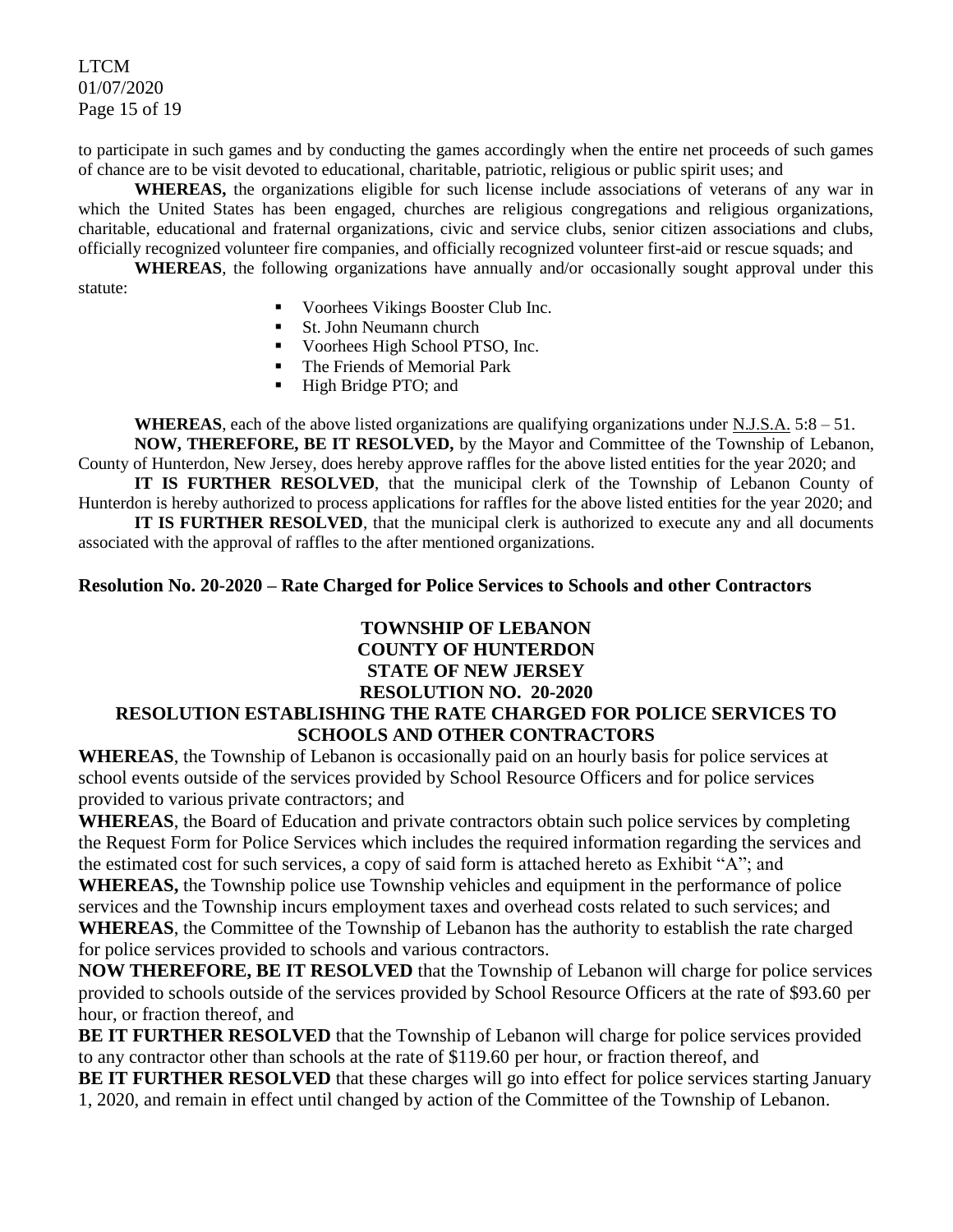LTCM 01/07/2020 Page 16 of 19

*Motion by Mr. Wunder, seconded by Mr. Laul carried by unanimous favorable roll call vote, the* Township Committee adopted Resolutions No. 21-2020 as written below.

## **Resolution No. 21-2020- Awarding Duty Weapon-Jack Gale**

## **TOWNSHIP OF LEBANON HUNTERDON COUNTY, NEW JERSEY RESOLUTION NO. 21-2020 RESOLUTION PROVIDING SERVICE WEAPON TO RETIRED CHIEF JACK GALE IN RECOGNITION OF HIS DEDCIATED SERVICE TO THE TOWNSHIP**

**WHEREAS,** N.J.A.C. 13:54-1.3(c) permits a municipality to gift a firearm; and

**WHEREAS,** the Township of Lebanon, in appreciation for twenty-four years, three of those as Chief, of dedicated and honorable service provided to the Township by retired Township Police Chief Jack Gale, wishes to turnover and gift to Chief Gale (ret.) the service weapon he used during his tenure protecting and serving the Township with distinction; and

**WHEREAS**, this is subject to the execution of a written statement of Chief Gale (ret.) stating that he possesses all necessary permits to hold and possess such a weapon, including. but not limited to, a Retired Law Enforcement Officer Permit to Carry a Handgun, and that he is fully authorized by law to hold and possess such weapon, a Glock 23, 40 Caliber, Serial No. PFX652, and accepts all liability and responsibility for same; and

**WHEREAS**, this is further subject to Chief Gale (ret.) providing proof of all necessary permits referenced above; and

**NOW THEREFORE BE IT RESOLVED** that the Township Committee of the Township of Lebanon, County of Hunterdon, State of New Jersey, turnover and gift to Chief Gale (ret.) the service weapon he used during his tenure protecting and serving the Township of Lebanon.

**BE IT FURTHER RESOLVED** that the Township appreciates the dedicated and honorable service provided to the Township by Chief Gale (ret.).

## **ORDINANCES**

## **Introduction**

## **ORDINANCE NO. 2020-01- CAP BANK**

*Motion by Mr. Laul, seconded by Ms. Koehler and carried by unanimous favorable roll call vote, the* Township Committee approved Ordinance No. 2020-01 as modified (typo) on first reading. (As entitled below).

> **STATE OF NEW JERSEY COUNTY OF HUNTERDON TOWNSHIP OF LEBANON ORDINANCE NO. 2020-01 CALENDAR YEAR 2020**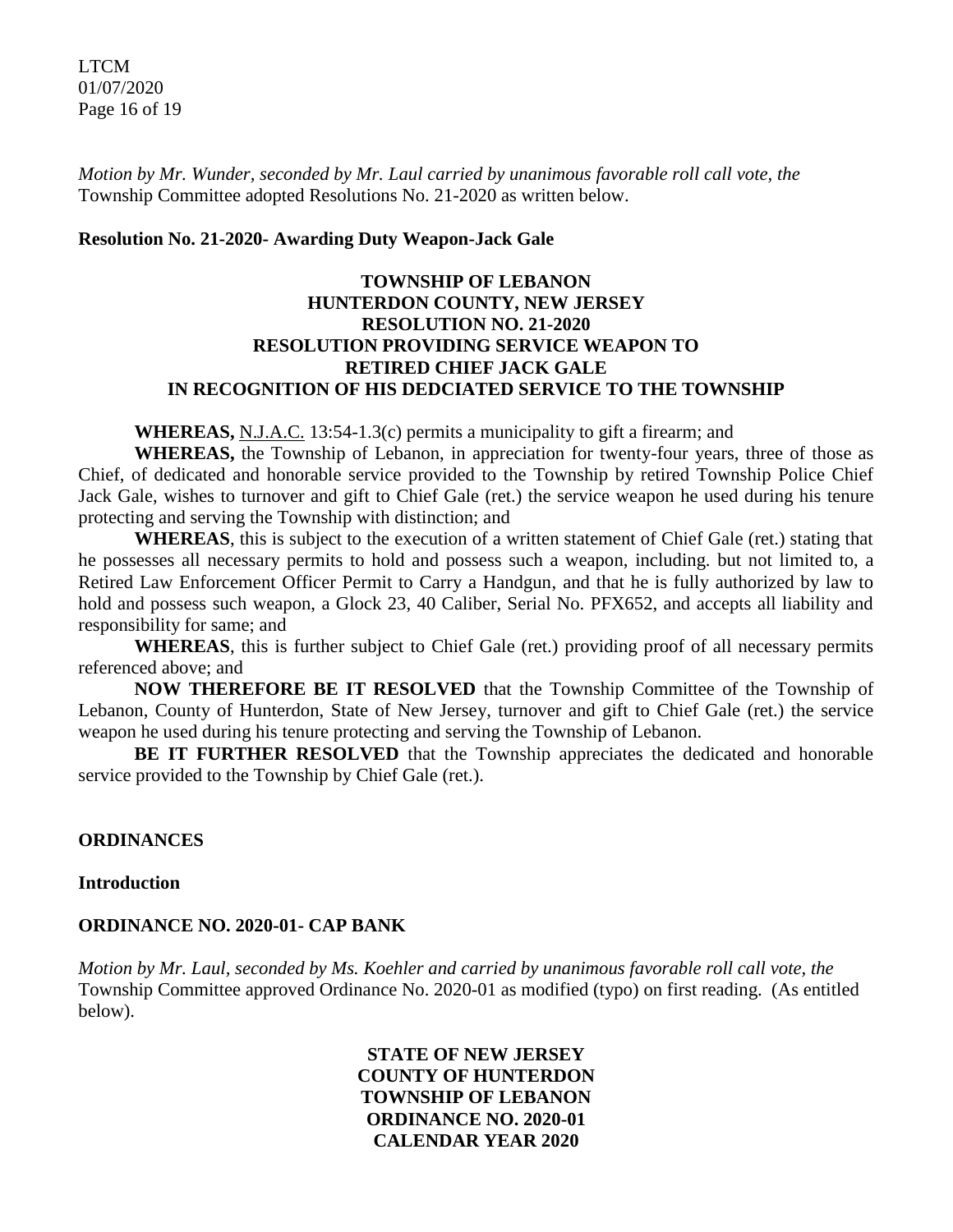## **ORDINANCE TO EXCEED THE MUNICIPAL BUDGET APPROPRIATION LIMITS AND TO ESTABLISH A CAP BANK (N.J.S.A. 40A: 4-45.14)**

## **Public Hearing will be held on February 5, 2020**

#### **ORDINANCE NO. 2020-02 – Salaries- Introduction –First Reading**

*Motion by Ms. Koehler, seconded by Mr. Wunder and carried by unanimous favorable roll call vote, the* Township Committee approved Ordinance No. 2020-02 as modified with an additional title of Clerical with a range of \$10 to \$25 on first reading. (As entitled below).

## **TOWNSHIP OF LEBANON COUNTY OF HUNTERDON STATE OF NEW JERSEY ORDINANCE NO. 202-02 SALARIES**

#### **Public Hearing – January 22, 2020**

#### **APPOINTMENTS**

*Motion by Mr. Laul, seconded by Ms. Koehler and carried by unanimous favorable roll call vote, the* Township Committee approved the following appointments.

## **2020 APPOINTMENTS**  *ANNUAL 1-YEAR APPOINTMENTS*

| <b>DEPUTY CLERK:</b>                       | Kimber  |
|--------------------------------------------|---------|
| <b>ASSESSMENT SEARCH OFFICER:</b>          | Karen : |
| <b>MUNICIPAL HOUSING LIAISON:</b>          | Gail G  |
| <b>DPW SUPERVISOR:</b>                     | Warrer  |
| <b>FIRE OFFICIAL:</b>                      | Gary A  |
| <b>SPECIAL POLICE CLASS II:</b>            | Alan G  |
| <b>POLICE MATRON:</b>                      | Vacant  |
| <b>OFFICIAL TAX SEARCHER:</b>              | Mary F  |
| <b>ISSUER OF SUBDIVISION CERTIFICATES:</b> | Gail G  |
| <b>STATE HISTORIAN:</b>                    | Vacant  |
| <b>PERC WITNESS:</b>                       | Joseph  |
| PERC WITNESS ALT:                          | Kurt H  |
| PUBLIC AGENCY COMPLIANCE OFFICER:          | James 1 |
| <b>RECYCLING COORDINATOR:</b>              | JoAnn   |
| RECYCLING COORDINATOR ASSISTANT:           | Jan Gil |

**Kimberly Jacobus** Karen Sandorse **Gail Glashoff Warren Gabriel** Gary Apgar **Alan Goracy Mary Hyland** Gail Glashoff **PERC WITNESS**: Joseph Modzelewski **Kurt Hoffman James Barberio RECYCLING COORDINATOR:** JoAnn Fascenelli Jan Gibas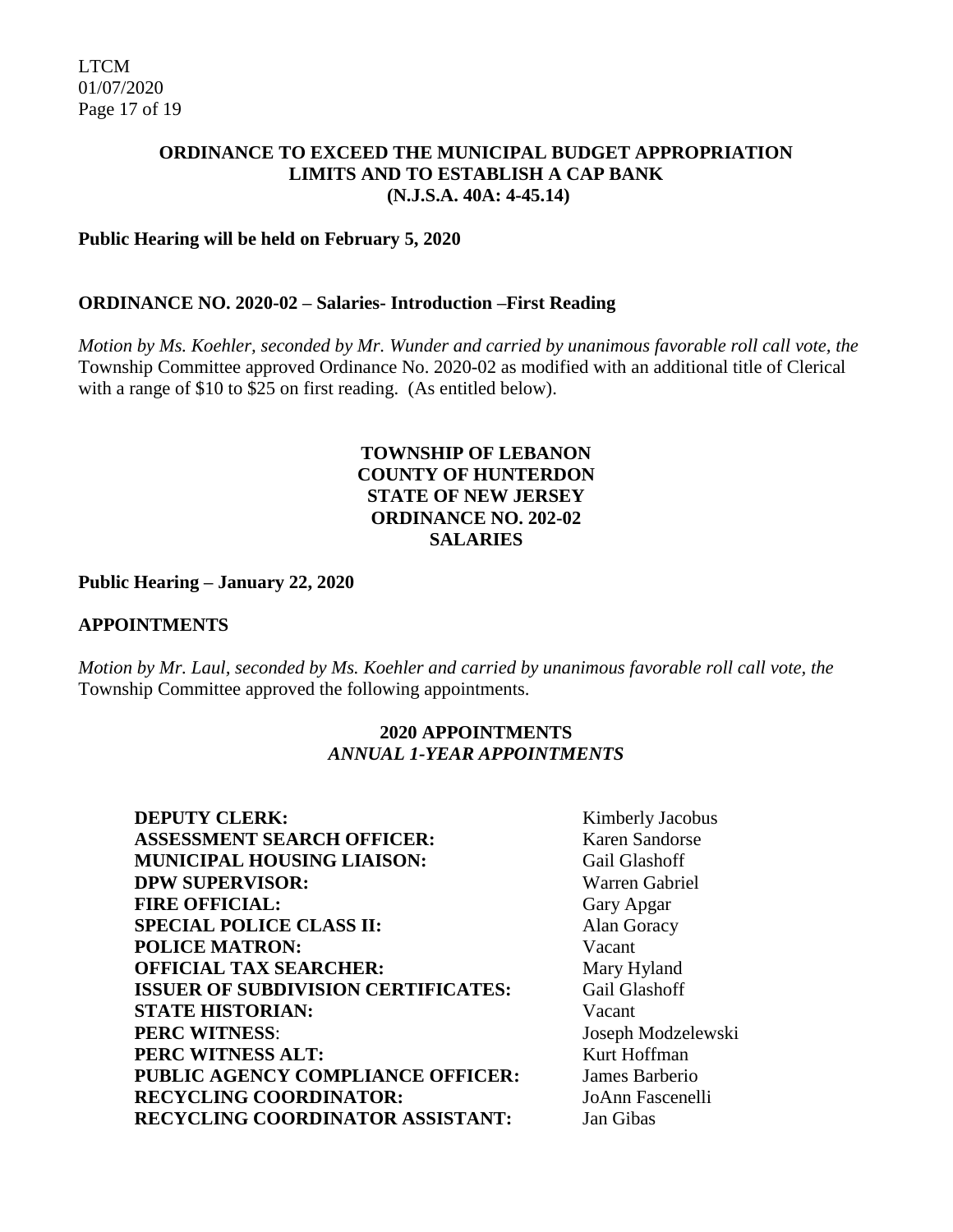LTCM 01/07/2020 Page 18 of 19

#### **BOARD OF HEALTH: 1-year term**

Thomas McKee Brian Wunder Marc Laul Mike Schmidt Beverly Koehler Dr. Nick Avallone Erica Brandmaier, Assessor Karen Sandorse, Secretary

#### **HISTORIANS- 1-year term**

Victor Hoffman Nina Savoia Susan Donavan Chuck Speierl Laurie Hoffman Maria Naccarato Kathryn Koch David Overaker Joshua Burd

#### **LIBRARY COMMITTEE – 1-year term**

Barbara O'Rourke Jan Gibas Melanie Ryan Debbie Bernardo Dawn Peterman Victor Hoffman Patty Wentz

#### **PARK COMMITTEE – 1-year term**

Eric Petrik Kimberly Jacobus Collette Evanko Greg Cahill Charles Fortenbacker Joann Letters Anthony Confortini Douglas Springer Michael Falconeri 2 Vacancies

#### **TOWNSHIP CONTRACTS – AGREEMENTS**

*Motion by Mr. Laul seconded by Mr. Wunder and carried by unanimous favorable roll call vote,*  the Township Committee approved entering into contracts with the following: